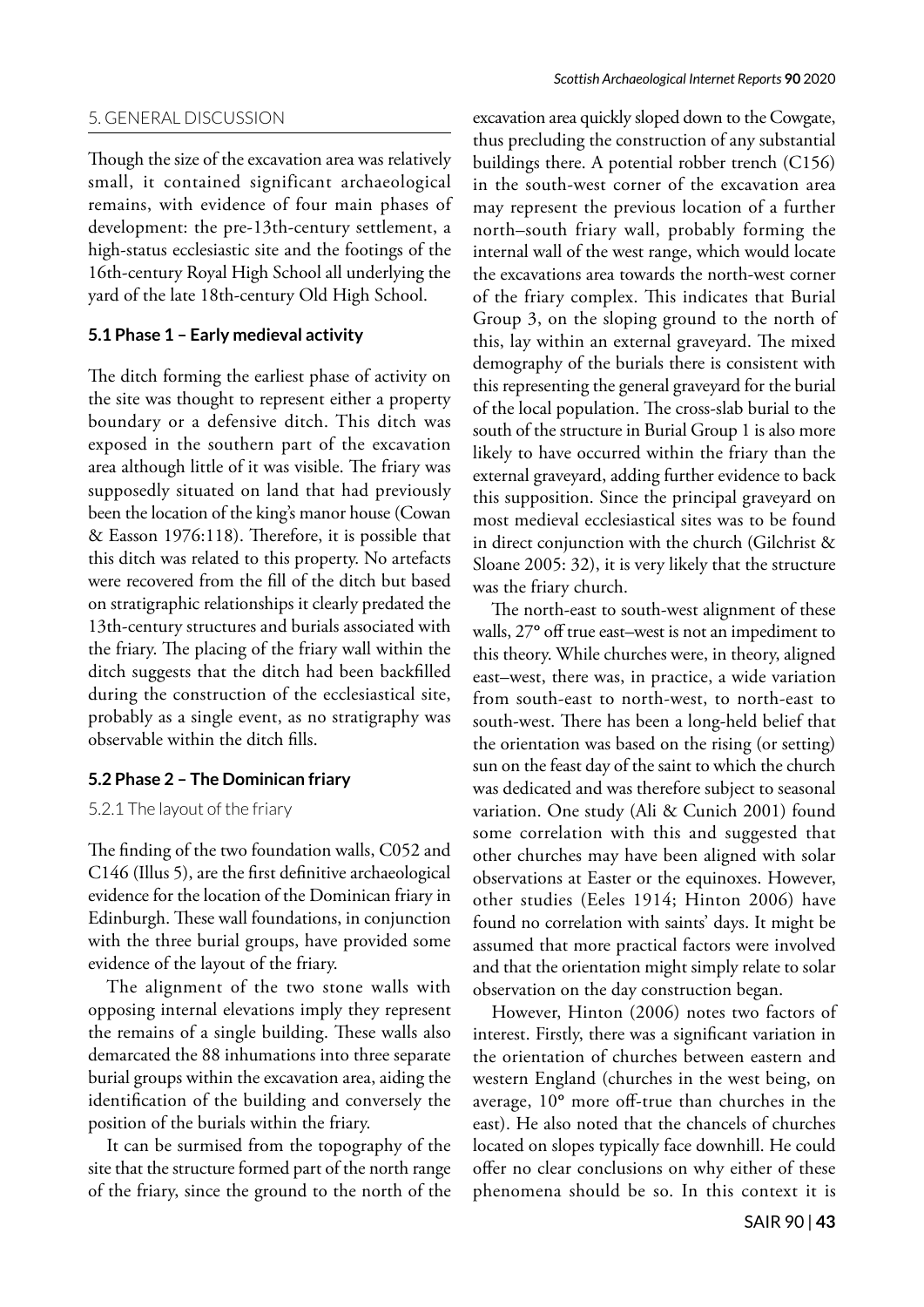interesting to note that the Blackfriars site is located on the eastern side of a hill, the ground falling away to the east towards the Pleasance and, though subsequent building works have obscured the exact 13th-century contours, the orientation may well relate to the site topography.

The nature of the burials within the structure (Burial Group 2) is consistent with intramural church burials as seen at other sites. Burial within the church was a common aspect of ecclesiastical sites, seen at, for example, Stirling Priory (Page & Page 1996), Newcastle Blackfriars (Harbottle & Fraser 1987), Beverley Priory (Armstrong & Tomlinson 1987), Guildford Blackfriars (Poulton & Woods 1984) and the second Blackfriars site in Oxford (Lambrick & Woods 1976). The latter three of these contained both male and female burials. In all cases the burials were almost entirely made up of adults, as was also the case at the Old High School site. Burials could occur within other parts of religious houses, such as the chapter house, but these would be expected to be of friars (Gilchrist & Sloane 2005: 59).

A plan by architect Thomas Ross within Bryce's *The Blackfriars of Edinburgh* (1910) depicts the friary as comprising a long church to the north, with east, west and south ranges around a central cloister. This would appear to be based on the layout of other Dominican houses (Bryce 1910: 20) but in this case, it is broadly in agreement with the present archaeological evidence. The only difference observable at present is the slightly different orientation, with Ross depicting the church closer to true east–west than can now be shown to be the case.

On the assumption that the wall foundations are part of the north range, the area to the south of this must represent part of the cloister ambulatory. Again, burial within this area was a common practice at mendicant friary sites, such as at Beverley Priory (Armstrong & Tomlinson 1987), Cork Blackfriars (Hurley & Sheenan 1995), Guildford Blackfriars (Poulton & Woods 1984) and Oxford Blackfriars (Lambrick & Woods 1976) and in some cases was regarded as a special or desirable place to be buried (Gilchrist & Sloane 2005: 57). The inclusion of the cross slab grave cover to mark one of the graves is therefore entirely consistent with this assumption.

The evidence all points towards the structure

represented by walls C052 and C146 being the church located within the north range of the friary, and the excavation area representing part of the external graveyard, church interior and cloister ambulatory.

The other fragments of potential friary remains were a narrow stone culvert in Trench 5 and a pillar base in the lift shaft trench (see section 4.2.1). Given the layout as described above these would probably have been, respectively, outside the west range and in the vicinity of the south-east corner.

#### 5.2.2 Structural remains of the friary

Gauging the size of the friary at Edinburgh has been constrained by the small size of the excavation area. The range of sizes of mendicant ecclesiastical sites found across the country seems to vary significantly. Extensive excavations at Guildford friary (Poulton & Woods 1984) provided one of the most complete ground plans of a Dominican ecclesiastical site. Here the friary covered 10 acres in extent, although this was regarded as modest in size compared to some. The second Dominican friary at Oxford covered almost 22 acres, though the first friary there was actually much smaller (Lambrick & Woods 1976). In contrast, one of the smallest known friary sites is at Newcastle-upon-Tyne, covering approximately 7 acres (Knowles 1920). In general, although seemingly small in comparison to the sizes of towns and cities today, the areas taken up by these friaries would have been considerable within the existing medieval towns. In Chester there were five ecclesiastical precincts present by the 14th century, which together took up almost a quarter of the medieval town (Greene 1992: 165). In Perth the Blackfriars owned much of the north-eastern suburb of the burgh, including the Royal Gardens (Milne 1891). In Edinburgh, the area taken up by the Blackfriars and the Greyfriars to the west would certainly have been significant.

There seems to be no standard size for the churches at these sites. The only gauge for the size of the church at the Old High School site comes from its width, which had an internal measurement of approximately 7.5m. This compares favourably with the church at Guildford (Poulton & Woods 1984). There the choir of the church was approximately 6.5m wide and the nave 12m wide. Excavations at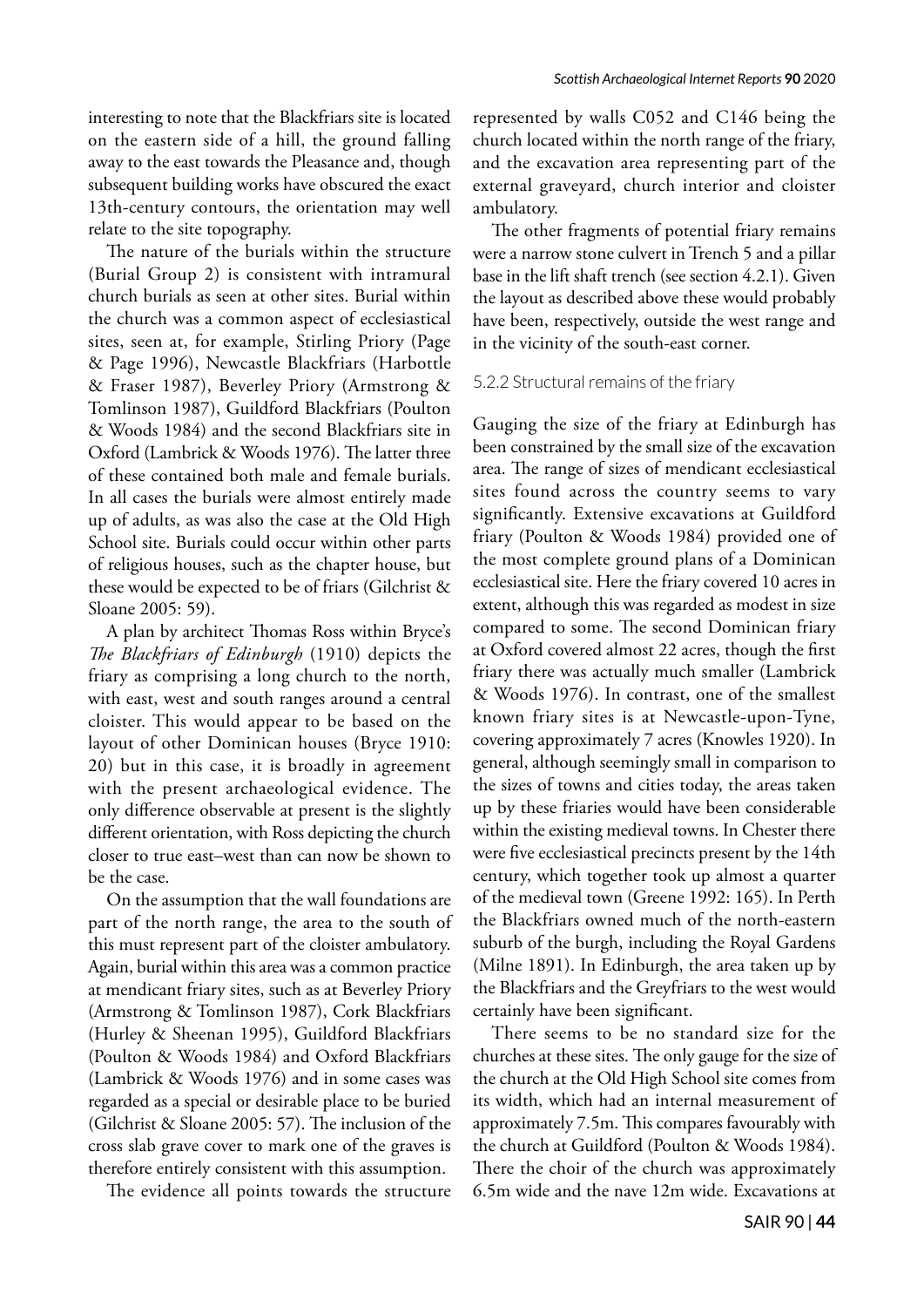Beverley, North Yorkshire (Armstrong & Tomlinson 1987) revealed similar dimensions, with the west end of the church 6.5m wide internally, the walls being 0.95m thick, a similar measurement to that recorded in Edinburgh. The original form of the church at Beverley was an aisleless nave and choir forming a simple rectangular building aligned north-east to south-west with a postulated length of no more than 53m. There is too much variation in church proportions at other sites to extrapolate the possible length of the church from its width.

Although the sizes of these sites varied, the majority tended to be based on a comparable layout. The buildings of the friary at Newcastle included a church in the north range with a six- or seven-bay aisled nave; a square south cloister with lean-to walks; an east range, including a sacristy and possibly a chapter house with a warming house and dormitory above; a south range, including a refectory and kitchen and a west range with an external lavatorium and guest hall (Harbottle & Fraser 1987). At Oxford the site included a church to the north with an aisled nave and long choir, a cloister to the south with chapter house and range to the east side (Lambrick & Woods 1976).

The best idea as to the appearance of the friary at the Old High School comes from the few architectural fragments recovered and their comparison with other contemporary structures (see Illus 11–19). The quality of the decorated stone fragments recovered from the site and the floor tiles confirms that it was a substantial and well decorated building.

Three of the stonework fragments recovered from the excavation have been typologically dated to the mid- to late 13th century, possibly a little later than the *c* 1230 date for the foundation of the friary. This suggests the stone structures were potentially still under construction several decades after the foundation of the friary. The only evidence for later alterations is the collection of Flemish floor tiles. These appear to have been part of the church floor but were clearly added some time after the main phase of building, suggesting 15th-century refurbishment.

Several episodes of phasing were recorded at Beverley from an early timber hall through to the establishment of a walled cloister and north and east ranges. It was suggested that this level of building

work indicated a reasonably high level of prosperity. Similar episodes of expansion and improvement were recorded at Chester (Greene 1992: 165), revealing five phases of construction. Again, the earliest phase was a simple aisleless structure with subsequent developments finally resulting in a building with a broad nave incorporating two aisles with a tower over the crossing. This seems to be the most common form of friary church, in which the premium was placed on the capacity of the nave for preaching. The large site at Oxford also saw multiple phases of construction (Lambrick & Woods 1976). The general trend for expansion and enlargement of the friary sites seems to prevail in many cases, although not in all. At Newcastle Blackfriars just a single phase of building was identified (Harbottle & Fraser 1987).

The friary at Edinburgh was destroyed in June 1559 during the Reformation and the archaeological excavation showed that much of the building has since been removed. There was no evidence of any in-situ floors and little stone debris that could be related to the upstanding northern church wall. It appears that once the friary had been demolished much of the reuseable stone was robbed, possibly during the construction of the 16th-century Royal High School and the Flodden Wall (Bryce 1909a: 71). This robbing of stone was particularly evident in the northern part of the site, where most of the friary wall had been removed along the line of the later Royal High School wall, apart from the one section that had been incorporated into the later building.

### 5.2.3 Observations on the burials

Medieval souls were perceived as bodies marked by rank, sex and occupation (Bynum 1995: 10), and these central tenets are thought to directly affect the material preparations of the corpse and the grave, including its location (Gilchrist & Sloane 2005: 6). The burials recorded at mendicant friary sites are typically mixed in terms of sex and age, indicating that they represent the local population, not just the brethren of the site. The locations of the burials across a range of different areas within the friaries is also a common feature. At Edinburgh the burials were recorded within three separate areas interpreted as: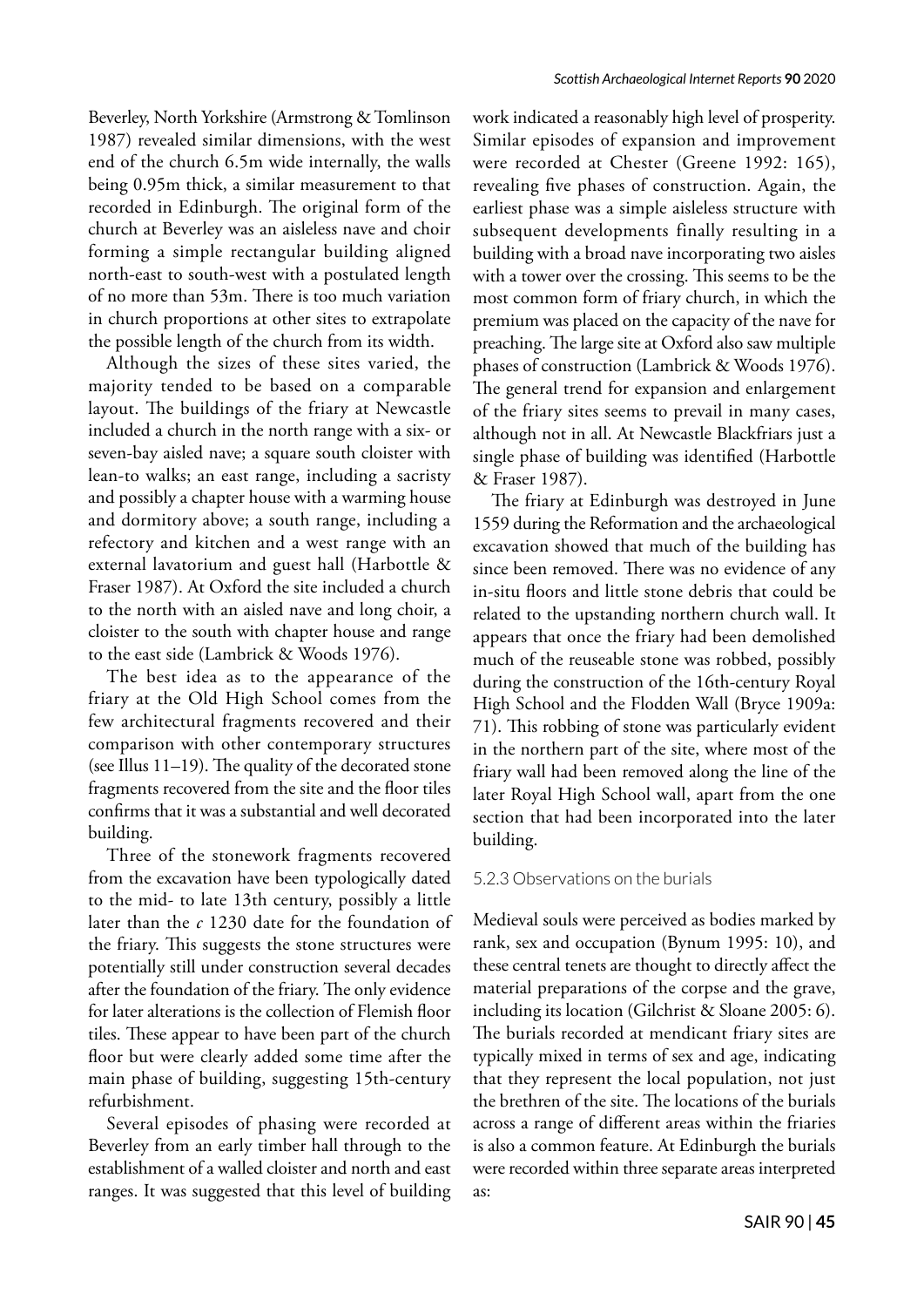- the cloister ambulatory Burial Group 1
- the friary church Burial Group 2
- the external graveyard Burial Group 3

The dating of six of these inhumations indicated that the burials ranged from the establishment of the friary in the early 13th century up to, and probably beyond, its dissolution in the 16th century.

Burial within the cloisters was certainly commonplace at mendicant friaries (Hurley & Sheenan 1995; Armstrong & Tomlinson 1987; Poulton & Woods 1984; Lambrick & Woods 1976). Gilchrist & Sloane (2005: 57) suggest that they were the spiritual core of the friaries, being evocative of eternal paradise and the lost gardens of Eden. It is unsurprising then that this was a favoured place of burial. Hurley & Sheenan (1995) suggest that the east cloister ambulatory linking the church with the domestic area was favoured for the burial of patrons, based on the evidence of a distinct group of burials found in this area at Cork. In Edinburgh the claustral burials seem to be located at the west end of the north cloister, though there was little excavation in other areas with which to compare this. A tomb burial (male 35–45) in the cloisters at Oxford Blackfriars (Lambrick & Woods 1976) interred close up against the south wall of the north aisle may signify that this was another preferred or special place reserved for wealthy patrons.

It was noted in the claustral burials at Oxford (ibid) that the majority had been buried within coffins, leading to the suggestion that the cloisters were reserved for friars on this site. The four burials excavated within the cloisters at Beverley Priory (Armstrong & Tomlinson 1987) were also all male, indicating these too may have been monks. In contrast, at both Cork (Hurley & Sheenan 1995) and to a lesser extent at Edinburgh, a mix of males and females were identified, implying these were patrons rather than monks.

Whatever the character and demography of the claustral burials, their location implies they were probably people of relatively high status. Certainly, the discovery of the cross slab over Sk19 would imply this. This tallies with the evidence from Oxford and Cork, both of which recorded stone-lined graves and coffined burials in the claustral area. The cross slab at Edinburgh can be dated to the 12th or 13th century, and the radiocarbon dating of the skeleton

associated with it suggests a date in the second half of the 13th century is most likely. This places it relatively early in the history of the friary. Given its decoration, it seems likely that the slab was meant to be seen. It may have formed part of the floor surface to the cloisters although no specific wear or weathering has been noted. It is possible it was only visible for a short period prior to being covered over either by later alterations to the friary site or due to later interments.

The burial of adult men and women rather than friars within the church also seems to have been a normal practice of the mendicant orders (Lambrick & Woods 1976; Armstrong & Tomlinson 1987; Hurley & Sheenan 1995; Page & Page 1996). These were likely to have been rich benefactors to the friary. At Stirling Priory, it was known that in 1425 Murdoch, Duke of Albany, and others were interred beside the high altar (Page & Page 1996: 893). The high number of burials in stone-lined graves (60 out of 109) or associated with cross slabs (eight) found within the church at Cork (Hurley & Sheenan 1995) also imply high-status individuals being buried here. It seems that in return for their patronage these rich benefactors were afforded desirable burial plots. At Oxford documentary sources suggest that both male and female benefactors of religious houses were buried in prominent positions such as in front of a particular altar they had actively supported (Bryce 1909b: 317). At Newcastle there are several grave recesses in the north and south walls of the nave, indicating the importance of these locations for burial (Harbottle & Fraser 1987). It is more unusual to find child burials within the church, although at Oxford the west end of the chapter house in particular seemed to have been reserved for this purpose (though not exclusively).

The burials within the graveyard provided the densest concentration as well as being the most mixed in terms of sex and age. This is typical of most known sites, although at the Dominican friary at Drogheda, Co. Louth (Halpin & Buckley 1995) the graveyard burials were predominantly males, with very few infants or juveniles. The only infant burials here were located close to the edge of the walls of the friary building. The burials at Edinburgh were representative of a graveyard location, although again the small size of the area excavated diminished the quality of any statistical analysis or comparisons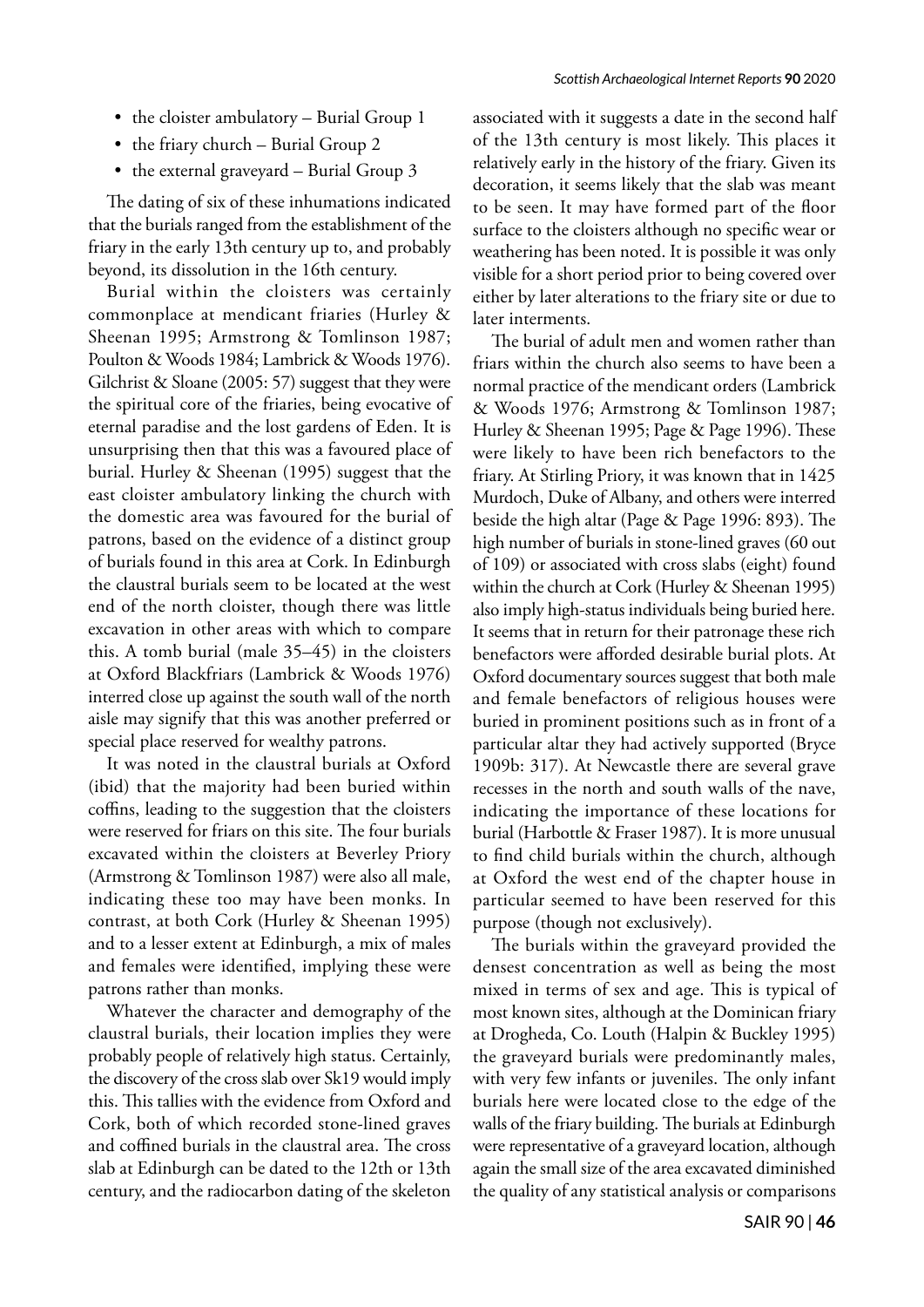The four burials of perinates within the graveyard (Sk03, Sk70, Sk80 and Sk82) are thought to be unchristened babies inserted after the graveyard had fallen into disuse. This is not an uncommon finding, the practice having been repeated on a number of sites (Gilchrist & Sloane 2005: 67). Where a religious prohibition against the burial of the unchristened infants in the parish cemetery was strictly upheld an old graveyard was still regarded, in some sense, as hallowed ground. This may also account for a perinate burial (Sk14) in the cloisters. This practice was also identified in the burial record at the three friary sites in Aberdeen, Linlithgow and Perth (Stones 1989a: 111), which all saw the continued use of the respective graveyards after the Reformation.

Although a significant number of burials were recorded at the Old High School site very few were complete, with many also in a poor condition, limiting the quality of the pathological data. They displayed generally typical traits of medieval populations. A synthetic study by Gilchrist and Sloane (2005: 210) identified several common traits within medieval burial groups, mostly caused by malnutrition, stress and chronic infections, poor hygiene and wear and tear from hard work. Certainly, the burials in the church and the graveyard at Edinburgh had a moderate proportion of individuals displaying signs of chronic disease or debilitating injury, although the claustral burials were not markedly any healthier, as may have been expected from a group of apparently high-status individuals. These traits have also been identified from the human remains excavated at two other local medieval burial grounds in Edinburgh, St Giles' Cathedral and St Mary's Church, Constitution Street (Henderson 2006; Franklin et al 2019).

Incidences of trauma were also relatively common across the three burial groups at the Old High School site. Twenty-three of the in-situ individuals had experienced at least one fracture of a bone; three fractured bones from the unarticulated assemblage were also recorded. Of those where the sex was identified the majority displaying trauma were male (12 men, four women). No single type of trauma predominated, although injuries to the legs and feet were slightly more common than those to the arms and hands. The predominance of injuries to males is typical, men of this period generally leading more active lives and undertaking more dangerous work.

# **5.3 Phase 3 – The Royal High School**

The two stone wall foundations associated with the Royal High School roughly matched the cartographic evidence, confirming the location of this building. Finds, including 16th-century pottery fragments, within a large robber ditch indicated that this feature was probably in-filled during the construction of the school. This ditch may even have been a foundation trench for the friary from which the stone was removed to be used in the construction of the school building. Unfortunately, only a small length of this ditch was investigated and its stratigraphic relationship to either the friary or the school was not consolidated.

A sketch showing the north and east elevations of the school building in Steven's *History of the Old High School* (1849; published over 70 years after the school's demolition) depicts the earlier school as a two-storey building constructed of rubble stone and having a gabled roof. The north (front) elevation included a central projecting entrance topped with a crow-stepped gable and flanked by two projecting rounded stairwells with conical tile roofs.

When the Royal High School was demolished to make way for the larger 1777 Old High School, it seems it was taken down to foundation level, with no evidence of floors remaining. Spreads of mortar-rich demolition rubble were found beneath modern overburden and levelling for the present-day car park. These were probably deposited when the Royal High School was demolished.

# **5.4 Phase 4 – The Old High School**

The construction of the Old High School formed the final phase of major development in the area, with the front elevation of the building surviving relatively true to its original form. Original drawings of the building held at the National Records of the Historic Environment show little alteration to this elevation of the school. The